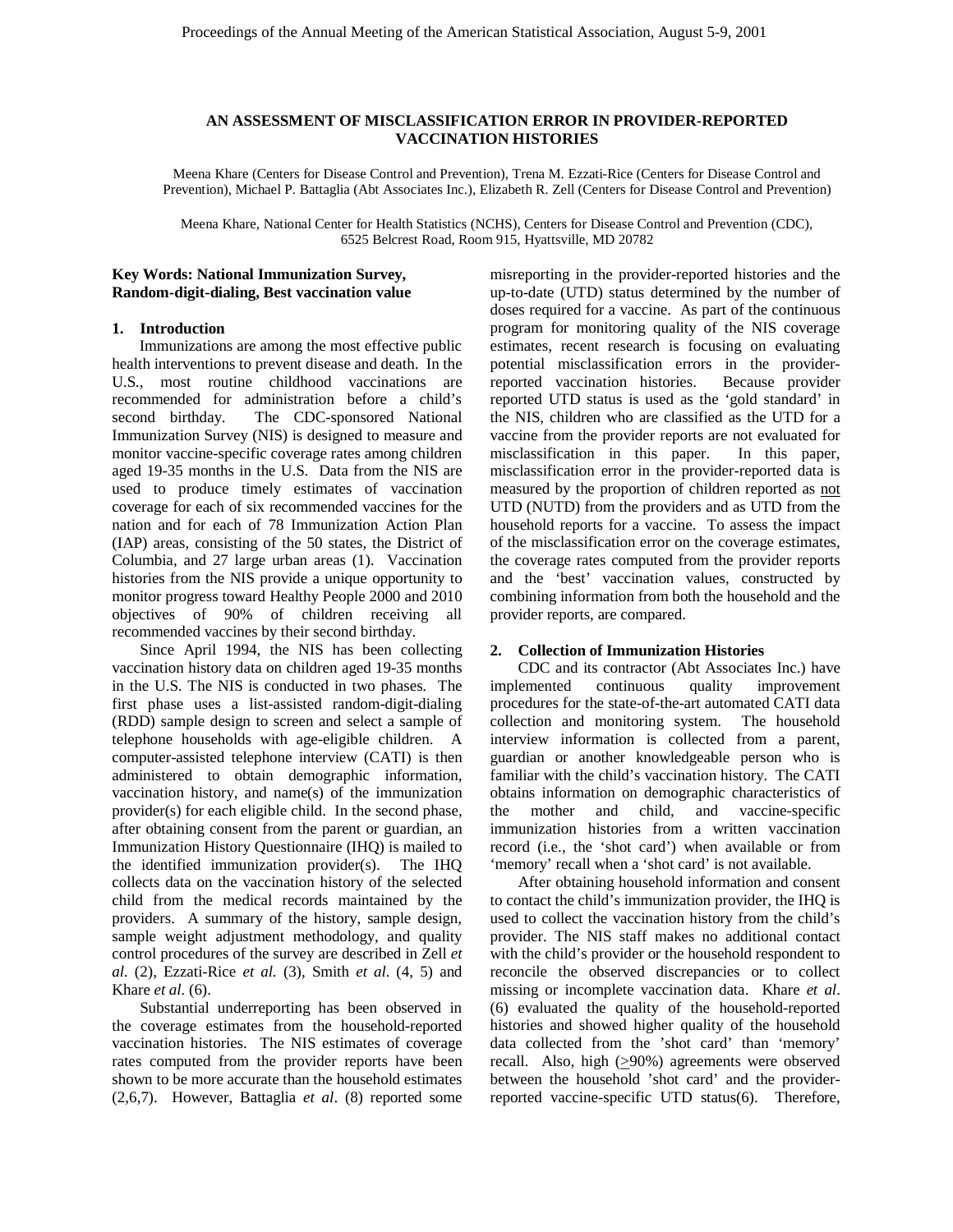only children with household 'shot card' data are included in the analysis to evaluate misclassification errors in the provider reports.

### **3. Assessment of Misclassification Error**

Given the complexity of the recommended childhood immunization schedule (9), the potential for reporting errors in vaccination dates increases due to transcription errors, transposed numbers/digits, poor handwriting, and incomplete vaccination information. Discrepancies in vaccination dates may occur between household- and provider-reported histories as well as between two or more providers reporting vaccination histories for the same child. Also, the potential for incomplete vaccination information is expected to increase when more than one dose is required to be classified as UTD for a vaccine or when multiple providers vaccinate a child. In addition, when two or more providers vaccinate a child or the parents move from the area where the child was born, there is the possibility that only the child's parent may have a 'shot card' with the complete vaccination history. Unique vaccination dates from one or more provider reports are used to determine the vaccine-specific number of doses. Then, vaccine-specific UTD status is determined from the number of doses a child has received for a vaccine. The following 2x2 table provides definitions of selected measures used to evaluate agreement and/or misclassification error in the UTD status.

A 2x2 table showing classification of the UTD from two Sources A and B

| <b>UTD</b> status:               | Source B status |    |       |  |  |  |  |
|----------------------------------|-----------------|----|-------|--|--|--|--|
| Source A,                        |                 |    |       |  |  |  |  |
| 'Gold Standard'                  | Yes             | No | Total |  |  |  |  |
| Yes                              | а               |    | n l   |  |  |  |  |
| No                               |                 |    | n2    |  |  |  |  |
| Total                            | m1              | m2 | m     |  |  |  |  |
| Definition of selected measures: |                 |    |       |  |  |  |  |

efinition of selected measures: Sensitivity (UTD)=  $a/ n1$ ; Specificity (NUTD)= d/n2 Overall Misclassification error=c/m Overall agreement=  $(a + d)/m$ Overall disagreement=  $(b + c)/m$ Proportion 'UTD'  $(A)=n1/m$ Proportion 'UTD'  $(B)=m1/m$ 

Net difference=  $(n1-m1)/m$  = Difference in proportions

To assess misclassification errors associated with the provider data, vaccine-specific reports of UTD status (e.g., the 4:3:1:3 series of 4+DTP/3+Polio/1+MCV/3+Hib) from the household 'shot cards' are compared with the corresponding provider-reported UTD status. A 2x2 table with 4:3:1:3 UTD status was created among children who had both complete household 'shot card' history and 'adequate' provider data (Table 1). Selected measures [for definitions, see above 2x2 table or pages 319-320 of Friis and Sellers (10)] including, sensitivity, specificity, overall misclassification error, overall agreement, and net difference rates were computed to evaluate agreement and misclassification error in the 4:3:1:3 UTD status from the provider reports.

To adjust for misclassification error in the provider-reported UTD status, a 'best' vaccination history was created. The 'best' vaccination history replaced missing or invalid provider dates with the corresponding vaccine-specific valid vaccination dates from the household 'shot card' using a predetermined rule. For example, all vaccine-specific dates for the children with missing provider data were replaced with the corresponding vaccination dates from the child's 'shot card' history that was 4:3:1:3 UTD from the household. The goal of constructing a 'best' vaccination history was to create a complete history for a child using both household and provider reports.

Vaccine-specific weighted estimates of the coverage rates from the provider-reported vaccination data are compared with those obtained from the household reports and the 'best' vaccination histories among children with household data from 'shot card.'

## **4. Results from the 1999 NIS**

A total of 36,338 households with age-eligible children were identified in the 1999 NIS, of which 33,932 (93.4%) completed the household telephone interview (i.e., the CATI.) The 33,932 households contained 34,442 children aged 19-35 months. In the majority of the households, the respondent was the child's mother or a female guardian. Vaccination histories were reported from a 'shot card' for 16,829 (48.9%) children and for the other 17,613 (51.1%) children from 'memory' recall when a 'shot card' was not available. Consent was obtained to contact the child's immunization provider(s) for 28,936 (84%) children. Provider-reported 'adequate' histories for 22,521 (65.4%) children were used to publish the final estimates of the 1999 NIS coverage rates (1). Approximately 83% of the 'adequate' histories were obtained from single providers and 17% from two or more providers. Of the 22,521 children with 'adequate' provider data, 11,964 (53.1%) children had also vaccine-specific UTD status from the household 'shot card.'

Table 1 shows the distribution of 4:3:1:3 UTD status among the 11,964 children who had vaccination histories from both provider and household 'shot card' reports. The net difference in proportions or 4:3:1:3 UTD shows significant underestimation by 22.8 (=59.7-82.5) percentage points from the household reports when compared to the provider-reported coverage rates.

Table 2 presents changes in the 4:3:1:3 UTD status using the 'best' values among 2092 children in Table 1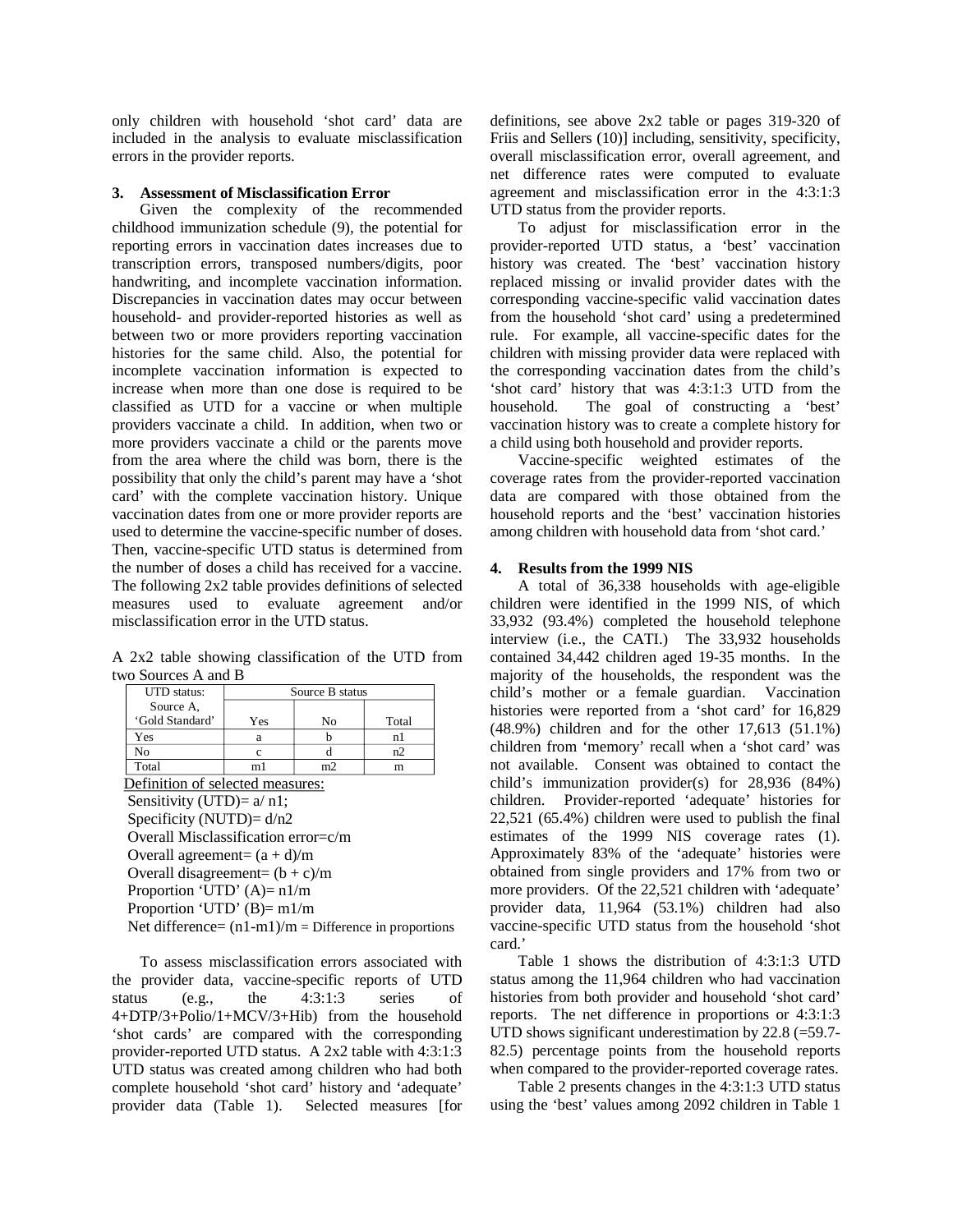who were reported as 4:3:1:3 NUTD from the provider reports. This table shows that of 680 children who were misreported as 4:3:1:3 NUTD by the providers but UTD from the household reports, 642 (94.4%) became UTD after using the 'best' values; the other 38 (5.6%) children remained 4:3:1:3 NUTD due to some inconsistency in the household reports. The proportion of children who were misclassified as 4:3:1:3 NUTD from the provider reports and UTD from the household reports, reduced substantially from 32.5% in Table 1 to 3.1% using the 'best' values in Table 2. Also, an additional 228 children who were reported as 4:3:1:3 NUTD from both household and providers (due to incomplete histories) became UTD using the 'best' values.

Table 3 presents a set of selected measures of agreement and misclassification errors in the 4:3:1:3 UTD status. Using provider data as the 'gold standard' in Table 1, the sensitivity for correctly reporting (i.e., when the UTD status from household agrees with the 'gold standard') a child being UTD was 65.5%, and the specificity for correctly reporting a child as NUTD was 67.5%. The overall agreement on correctly classifying children as UTD or NUTD (i.e. the overall agreement) from both data sources was 65.8%; the other 34.2% (4,089) children had disagreement in the 4:3:1:3 UTD status. Among those 4089 (34.2%) children with disagreement in the UTD status, only 680 (5.7 %) children had misclassification error in their providerreported histories and the other 3409 (28.5%) children were UTD from the provider reports. The next column shows the corresponding measures using the 'best' values after adjusting for misclassification errors in the provider reports. The sensitivity and specificity increased to 66.1 % and 96.9%, respectively, with the use of 'best' values. The overall misclassification error reduced from 5.7% to 0.3% in the 4:3:1:3 UTD status with the use of 'best' values.

Table 3 also presents the above measures from another CDC-sponsored survey NHIS/NIPRCS (11) where immunization histories were collected from a 'shot card' with a household visit and an in-person interview. A comparison of the results shows similar results in all measures except for the specificity which was higher for the 1997 NHIS/NIPRCS, where interviewers physically see the 'shot card' for the eligible child and enter the immunization history directly into a database.

Table 4 compares the vaccine-specific misclassification errors in the vaccine-specific UTD status for 4+DTP, 3+Pol, 3+Hib, 1+MVC, 3+Hep B, 1+VRC, 4:3:1 and 4:3:1:3 vaccine series. The overall misclassification error ranged from 1.9% for 3+DTP to 6.4% for 3+Hep B vaccine series among children who were NUTD from the provider reports and UTD from the household 'shot card.' For example, the overall disagreement and misclassification error for hepatitis B vaccine (Hep B) are 15.9% and 6.4%, respectively. In a small proportion of children who were UTD for Hep B vaccine, the provider had reported only two doses and checked off the box 'given at birth' on the IHQ form but did not report a vaccination date for the first 'birth' dose resulting in misreporting these children as NUTD (having less than 3 required doses.) The 'best' vaccination value corrected for this misclassification error by using the household-reported vaccination date for the first 'birth' dose and classified them as UTD.

For the DTP vaccine where four doses are required to be UTD according to the vaccine schedule, the overall misclassification error increased from 1.9% for 3+DTP to 4.4% for 4+DTP series. This increase shows that misclassification error due to missing or incomplete information on one additional dose of the DTP vaccine increased the error rate in the provider reports by 2.5 percentage points.

## **5. Comparison of Coverage Estimates**

In the 1999 NIS, among 16,829 children with 'shot card' data, 11,964 children had 'adequate' provider data, and 13,449 children had 'best' vaccination values consisting of either the original provider-reported vaccination data or the 'best' vaccination values from the valid household 'shot card' data. Table 5 presents the weighted estimates of the vaccine-specific coverage rates and the associated 95% confidence intervals among all household 'shot card' children by the source of vaccination information. Figure 1 shows a comparison of the vaccination coverage rates and 95% confidence intervals for the 4:3:1:3 series among 'shot card' children by race/ethnicity and the source of vaccination information.

A comparison of the weighted household coverage estimates with those obtained from the provider data, Table 5 and Figure 1 show significant underestimation in the household estimates. The overall coverage rate for the 4:3:1:3 series from the household reports was 24.4 percentage points lower than the corresponding rates from the provider reports.

A comparison of the weighted estimates from the provider data among 'shot card' children showed that the coverage rate for the 4:3:1:3 vaccine series from the provider reports was lower by 7.7 percentage points from the estimate with the 'best' vaccination values. For individual vaccines, the underestimation in provider-based coverage rates when compared with the 'best' values estimates, ranged from 2.3 percentage points for the 3+Hib to 5.6 percentage points for the 3+Hep B series.

In addition, the misclassification errors in the provider-reported 4:3:1:3 UTD status by race/ethnic groups ranged from 5% to 7% (data not shown.) The underestimation in the provider-based 4:3:1:3 coverage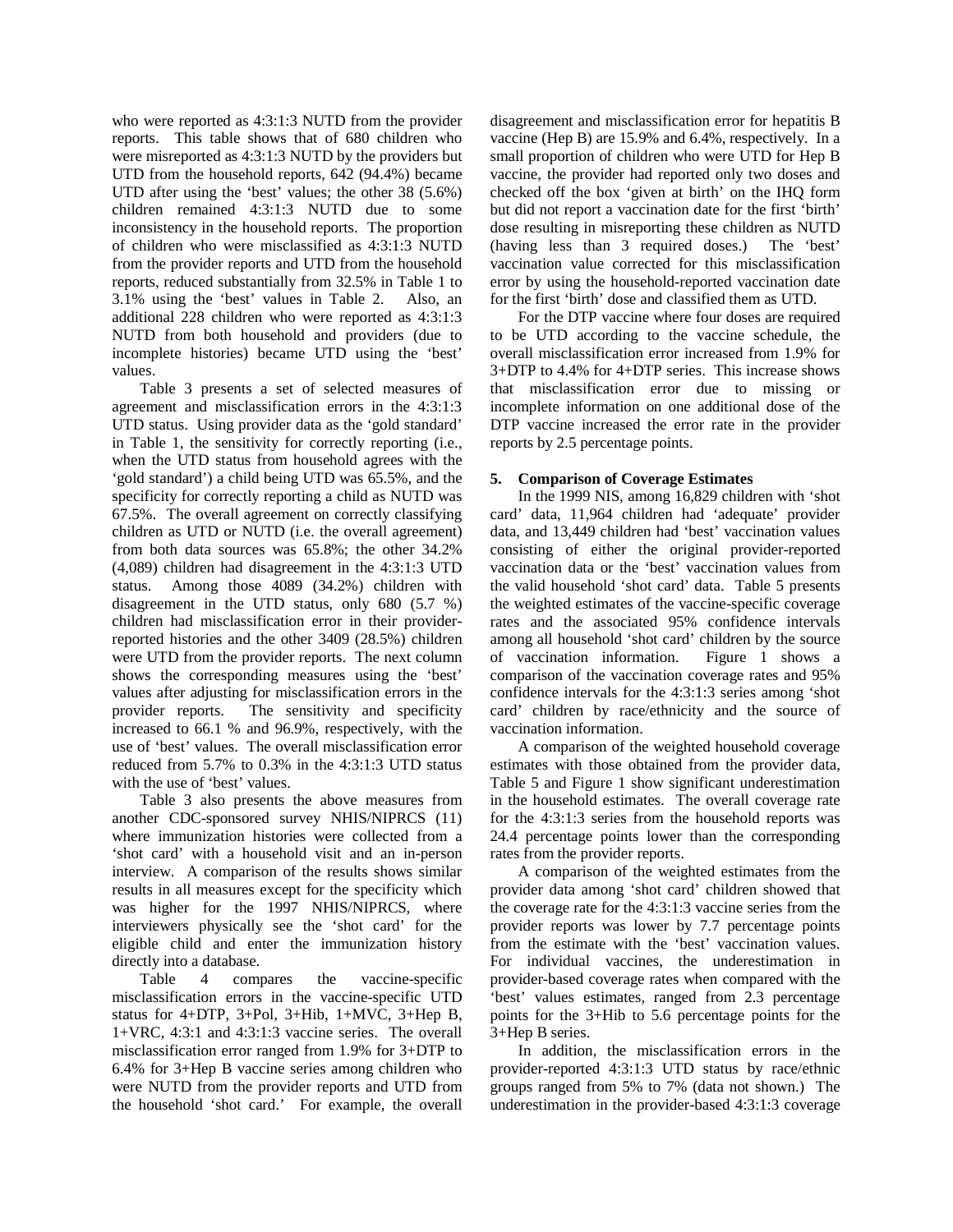rates were 9.0 percentage points among Hispanics, 10.7 percentage points among non-Hispanic blacks, and 6.5 percentage points among non-Hispanic whites/other (Figure 1) when compared to the 'best' value estimates.

## 6. **Summary and Discussion**

Misclassification errors in vaccination histories occur between household and provider reports as well as between two or more providers who vaccinated the same child. The misclassification error increased when more than one provider vaccinated a child or multiple vaccines are required to report the child as UTD for a vaccine. The majority of the observed reporting errors in the provider data were due to missing or incomplete vaccination histories, transcription errors, poor handwriting, reporting incorrect dates/years, or reporting transposed numbers/digits in the dates (6). This resulted in an overall misclassification error of 5.7% in the 4:3:1:3 UTD status among children who had 'adequate' data from the providers and the household-reported vaccination history from the 'shot card.' The overall misclassification error ranged from 1.9% for 3+DTP to 6.4% for 3+Hep B vaccine series among children who were NUTD from the provider reports and UTD from the household 'shot card.'

A comparison of the coverage rates showed a significant impact of misclassification errors on the estimates from the provider data. The coverage rates increased significantly with the use of 'best' vaccination values, which corrected provider-reported vaccination histories for the misclassification error. The misclassification error in provider-reported histories varied by the vaccine type and underestimated, for example, the 4:3:1:3 coverage rate by 7.7 percentage points due to incomplete or missing vaccination histories. For the individual vaccines, the underestimation in provider-based coverage rates ranged from 2.3 percentage points for the 3+Hib to 5.6 percentage points for the 3+Hep B series.

 Khare *et al*. (6) showed that to correct for misclassification errors in the provider-reported histories, the 'best' vaccination value procedure used only vaccination information from the children with household 'shot card' reports and excluded the data collected from 'memory' recall. Therefore, the coverage rates computed from the 'best' vaccination values depend considerably on 'shot card' use (range by IAP area: 18-67%), percent of missing provider data, and other demographic characteristics in an IAP area. Additional methodology research and analysis are planned at the CDC to investigate whether the construction of 'best' vaccination values for the missing provider data would 'truly' improve the vaccinespecific estimates of the NIS coverage rates and further reduce bias due to misclassification errors in the published results by using the 'shot card' histories as

well as the 'memory' recall data. Additional research is also planned to use imputation methodology to impute missing provider data for all interviewed children and to evaluate imputed estimates in the NIS.

# **References**

- 1. CDC, "National, State, Urban Area Vaccination Coverage Levels among Children Aged 19-35 Months--- United States, 1999," Morbidity and Mortality Weekly Report, 49(26): 585-589, 2000.
- 2. Zell, E.R., Ezzati-Rice, T.M., Battaglia, M.P., and Wright, R.A.. "National Immunization Survey: The Methodology of a Vaccination Surveillance System," Public Health Reports, 115:65-77, 2000.
- 3. Ezzati-Rice, T.M., Zell, E.R., Battaglia, M.P., Ching, P.L.Y.H. and Wright, R.A. (1995). "The Design of the National Immunization Survey," Proceedings of the Section on Survey Research Methods, American Statistical Association, VA, 668-672, 1995.
- 4. Smith, P.J., Battaglia, M. P., Huggins, V., Ezzati-Rice, T., Rodén, A-S., Khare, M., and Wright, R. A. "Overview of the sampling design and the statistical methods used in the National Immunization Survey," American Journal of Preventive Medicine, 20(4S), pp17-24, 2001.
- 5. Smith, P.J., Rao, J.N.K., Daniels, D., Battaglia, M. P., Ezzati-Rice, T., and Khare, M. "Compensating For Nonresponse Bias In The National Immunization Survey Using Response Propensities," 2000 Proceedings of the Section on Survey Research Methods, American Statistical Association, VA, pp 641-646, 2000.
- 6. Khare, M., Battaglia, M.P., Huggins, V., Stokley, S., Hoaglin, D.C., Wright, R.A., and Roden, A-S. "Accuracy of Vaccination Dates Reported by Immunization Providers in the National Immunization Survey," 2000 Proceedings of the Section on Survey Research Methods, American Statistical Association, VA, pp 665-670, 2000.
- 7. Ezzati-Rice, T.M., Zell, E.R., Massey, J.T., and Nixon, M.G.. "Improving the Assessment of Vaccination Coverage Rates with the Use of Both<br>Household and Medical Provider Data," Household and Medical Provider Data," Proceedings of the Section on Survey Research Methods, American Statistical Association, VA, pp 335-340, 1996.
- 8. Battaglia, M.P., Ezzati-Rice, T.M., and Zell, E.R. "Respondent Characteristics Associated with Misreporting of Vaccinations in a Telephone Survey," 1997 Proceedings of the Section on Survey Research Methods, American Statistical Association, VA, pp 976-980, 1997.
- 9. CDC, "Recommended Childhood Immunization Schedule, United States, January 2000- December 2000," http://www.cdc.gov/nip/recs/child-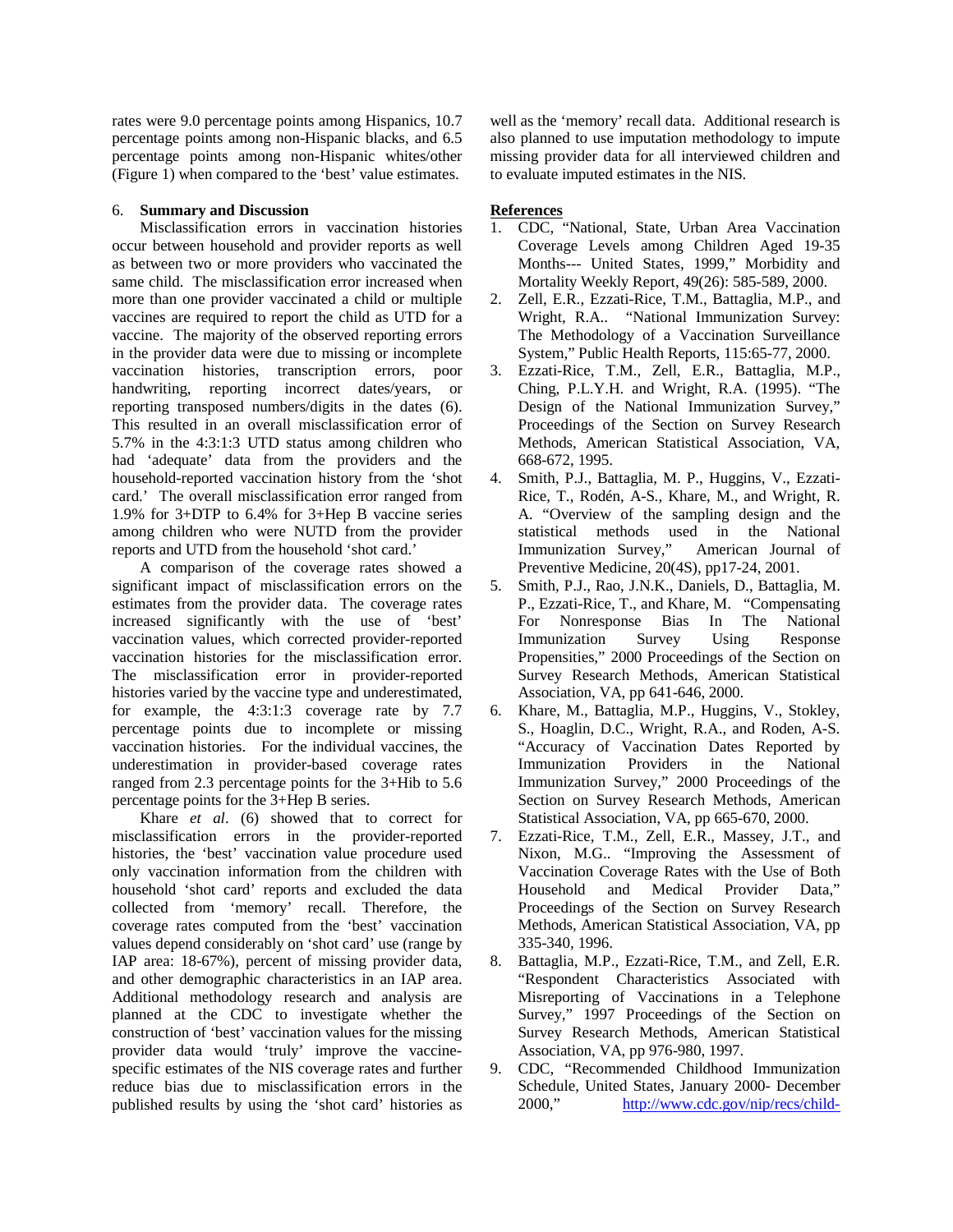- Public Health Practice, an Aspen Publication, MD, Research Methods, American second edition, 1999 Association, VA, pp 332-334, 1996.
- 11. Peak, R.R., and Cadell, D.M. "Overview of the

schedule.PDF, 2000. National Immunization Provider Record Check 10. Friis, R.H. and Sellers, T.A. Epidemiology for Study," Proceedings of the Section on Survey<br>Public Health Practice, an Aspen Publication, MD. Research Methods, American Statistical

**Table 1: Number and percentage of children with both household 'shot card' and 'adequate' provider reports showing agreement on 4:3:1:3\* UTD status, 1999 NIS** 

|                                      | Household-reported 4:3:1:3 UTD status |               |                   |               |              |               |  |
|--------------------------------------|---------------------------------------|---------------|-------------------|---------------|--------------|---------------|--|
| Provider-reported 4:3:1:3 UTD status | <b>HH UTD</b>                         |               | <b>HH</b> not UTD |               | <b>Total</b> |               |  |
|                                      | $\mathbf n$                           | $\frac{0}{0}$ | $\mathbf n$       | $\frac{0}{0}$ | n            | $\frac{0}{0}$ |  |
| Prov UTD                             | 6,463                                 | 65.5          | 3,409             | 34.5          | 9,872        | $82.5**$      |  |
| Prov NUTD                            | 680                                   | 32.5          | 1,412             | 67.5          | 2,092        | $17.5***$     |  |
| Total                                | 7,143                                 | 59.7          | 4,821             | 40.3          | 11,964       | 100           |  |

Note: Prov=provider, HH=household, UTD=up-to-date, NUTD= not UTD;

\*4+DTP/3+Polio/1+MCV/3+Hib; \*\* Column percent

## **Table 2: Changes in 4:3:1:3\* UTD status with 'best' vaccination values among children who were reported as 4:3:1:3\* NUTD by the providers, 1999 NIS**

|                                                    | Household-reported 4:3:1:3 UTD status |               |                   |               |              |               |  |
|----------------------------------------------------|---------------------------------------|---------------|-------------------|---------------|--------------|---------------|--|
| <b>Best value reported</b><br>$4:3:1:3$ UTD status | <b>HH UTD</b>                         |               | <b>HH</b> not UTD |               | <b>Total</b> |               |  |
|                                                    | n                                     | $\frac{6}{9}$ | n                 | $\frac{0}{0}$ | n            | $\frac{0}{0}$ |  |
| Best value UTD                                     | 642                                   | 73.8          | 228               | 26.2          | 870          | $41.6***$     |  |
| Best value NUTD                                    | 38                                    | 3.11          | 1,184             | 96.9          | 1,222        | 58.4**        |  |
| Total (Prov NUTD)                                  | 680                                   | 32.5          | 1412              | 67.5          | 2092         | 100           |  |

Note: Prov=provider, HH=household, UTD=up-to-date, NUTD= not UTD;

\*4+DTP/3+Polio/1+MCV/3+Hib; \*\* Column percent

### **Table 3: Selected measures to evaluate misclassification errors in reporting 4:3:1:3\* UTD among children with 'shot card' and 'adequate' provider data**

|                                              | Source of 4:3:1:3 UTD status |                      |                      |  |  |
|----------------------------------------------|------------------------------|----------------------|----------------------|--|--|
|                                              | <b>1999 NIS</b>              | <b>1999 NIS</b>      | 1997 NHIS/NIPRCS**   |  |  |
|                                              | <b>Shot Card and</b>         | <b>Shot Card and</b> | <b>Shot Card and</b> |  |  |
|                                              | Provider data                | <b>Best values</b>   | Provider data        |  |  |
| Children with 'adequate' vaccination history | 11,964                       | 11.964               | 427                  |  |  |
| Sensitivity (UTD)                            | 65.5%                        | 66.1%                | 64.2%                |  |  |
| Specificity (NUTD)                           | 67.5%                        | 96.9%                | 74.2%                |  |  |
| <b>Overall Agreement</b>                     | 65.8%                        | 69.3%                | 66.5%                |  |  |
| <b>Overall Disagreement</b>                  | 34.2%                        | 30.7%                | 33.5%                |  |  |
| <b>Overall Misclassification Error</b>       | $5.7\%$                      | $0.3\%$              | 5.5%%                |  |  |
| Net Difference rate                          | $-22.8%$                     | $-30.1%$             | $-21.8%$             |  |  |

Note: P=proportion, Prov=provider, HH=household, UTD=up-to-date;

\*4+DTP/3+Polio/1+MCV/3+Hib; \*\* household in-person interview